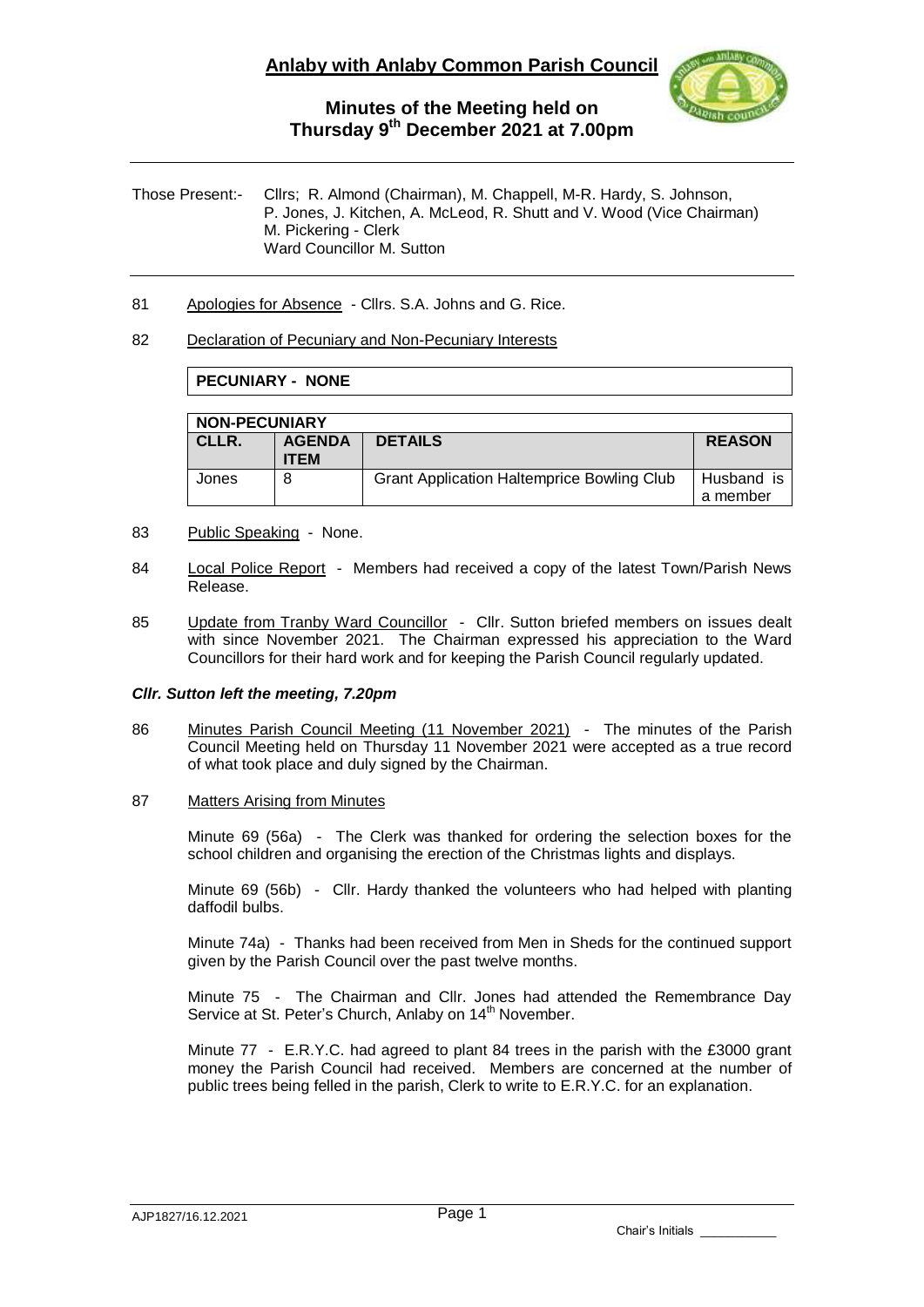

### 88 Finance

Finance Report - Members received and approved the latest finance report and bank reconciliation to 30 November 2021.

Bank Statement - Statement dated 29 October received.

Parish and Town Council Precept and the 2022/23 Tax Base/Set date and time for Budget Meeting - The process leading up to the setting of the council tax for 2022/23 is now underway and arrangements must be made to take account of the precept requirements of town and parish councils. The provisional 2022/23 tax base for Anlaby with Anlaby Common Pariahs Council is 3449.2 Band D equivalent properties. The precept divided by the tax base determines the amount of council tax attributable to the town/parish council on a Band D bill. The Clerk was asked to write to E.R.Y.C. asking why there had been an increase to resident's council tax charge for the current financial year when the precept demand had stayed the same as the previous year, a reduction was expected due to the number of new properties in the area.

Budget Meeting confirmed Tuesday 11<sup>th</sup> January 2022, 7.00pm at the Community Building, First Lane, Anlaby.

Grant Application Haltemprice Bowling Club - An application had been received to help pay towards the cost of a 12v fence to keep foxes off the bowling green, which are currently causing extensive damage. After discussion, £250.00 was awarded. *(Cllr. Jones left the room during this discussion).*

| <b>CHEQUE</b><br>NO.                           | <b>DETAILS</b>                                                                                                                | <b>AMOUNT</b> | <b>VAT</b><br><b>AMOUNT</b> |  |  |
|------------------------------------------------|-------------------------------------------------------------------------------------------------------------------------------|---------------|-----------------------------|--|--|
| 9TH DECEMBER 2021                              |                                                                                                                               |               |                             |  |  |
| 011926                                         | Mrs. A. Pickering (Pay/Petrol/Expenses/Home<br>Working)                                                                       | £983.21       | Nil                         |  |  |
| 011927                                         | Men in Sheds Haltemprice (Office/Hall Rental<br>Nov 2021 - Jan 2022)                                                          | £475.00       | Nil                         |  |  |
| 011928                                         | Mrs. A. Pickering (ALPs Equipment)                                                                                            | £12.87        | £2.15                       |  |  |
| 011929                                         | Microsoft 365 Personal                                                                                                        | £5.99         | £1.00                       |  |  |
| 011930                                         | Xmas Gifts School Children (4 selection boxes)                                                                                | £7.96         | £1.33                       |  |  |
| 011931                                         | Lighting & Signs Limited (Festive Lighting<br>£1414.83<br>£8488.97<br>Testing and Installation & Supply of Cracker<br>Lights) |               |                             |  |  |
| 011932                                         | Vision Print (Newsletters and Christmas Labels)                                                                               | £360.00       | Nil                         |  |  |
| 011933                                         | <b>SLCC (Membership Renewal)</b>                                                                                              | £171.00       | Nil                         |  |  |
| 011934                                         | Grant Application - Haltemprice Bowling Club                                                                                  | £250.00       | Nil                         |  |  |
| 011935                                         | Delivery of Selection Boxes to three Schools                                                                                  | £30.00        | Nil                         |  |  |
| <b>PAYMENTS BY STANDING ORDER/DIRECT DEBIT</b> |                                                                                                                               |               |                             |  |  |
| 14.12.21                                       | East Riding Pension Fund - Contribution<br>Employer/Employee                                                                  | £261.34       | Nil                         |  |  |

89 Parish Council Cheques & Standing Orders - The following cheques were approved:-

90 Recommendations by the Parish Council to the East Riding of Yorkshire Council on Planning Applications 9<sup>th</sup> December 2021

 FULL PLANNING PERMISSION - Erection of single storey extension to rear and new pitched roof over existing extension to side and rear – 40 Colville Avenue, Anlaby Common – **No observations.**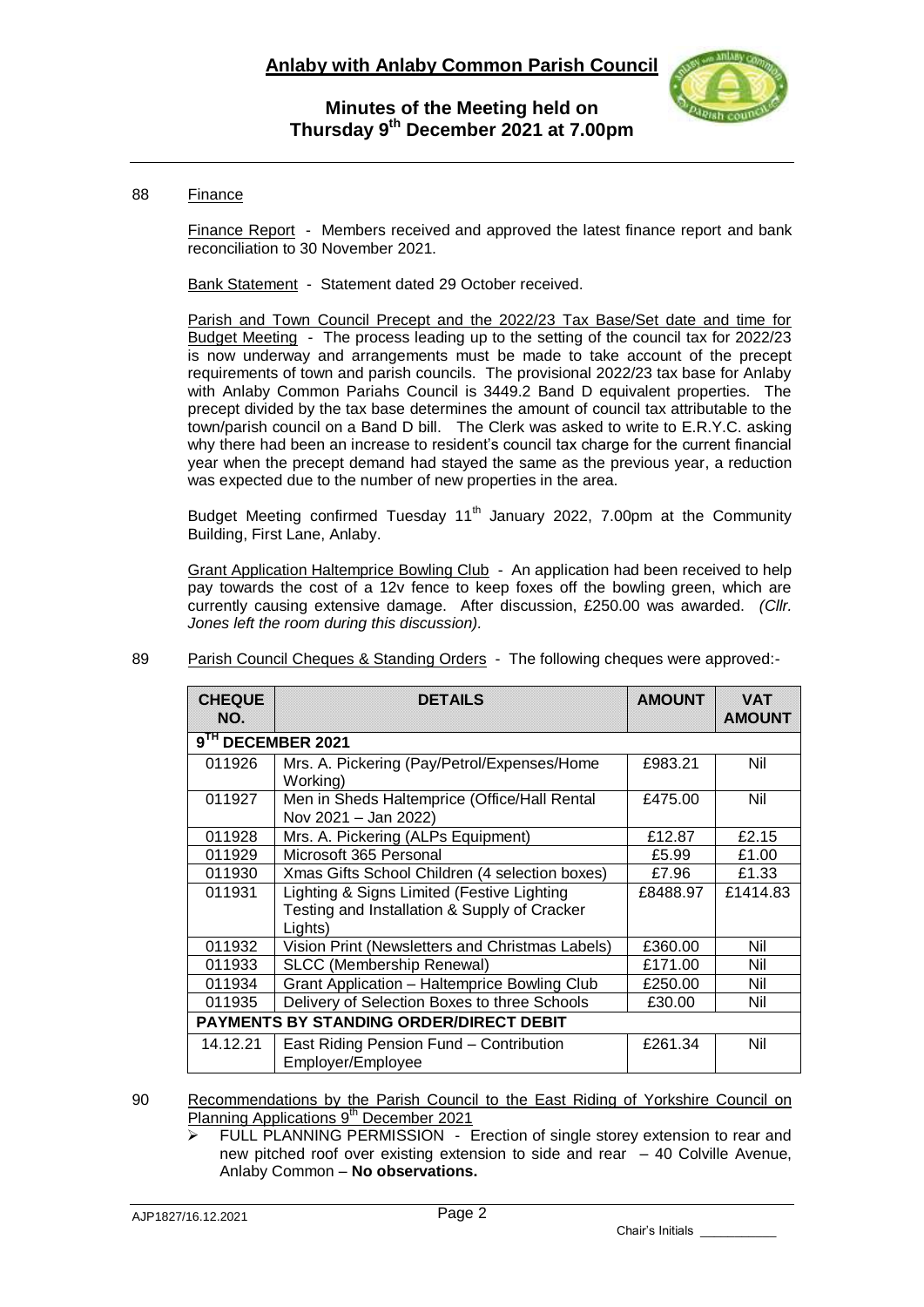

- $\triangleright$  FULL PLANNING PERMISSION Erection of two and single storey extensions to rear, construction of dormer windows to rear and installation of windows to side (AMENDED PLANS AND DESCRIPTION) - 38 Loyd Street, Anlaby – **Recommend refusal. We feel this proposal is over-development of the plot causing overshadowing and loss of privacy to neighbouring properties.**
- $\triangleright$  FULL PLANNING PERMISSION Erection of single storey extension to rear, porch to front, increase in roof height and construction of dormer windows to front and rear – 15 Croft Drive, Anlaby – **No observations.**

#### 91 Update from Working Groups

a) Community Events

Update Men in Sheds Haltemprice - Cllr. Hardy briefed members on recent activity at the Men in Sheds facility. The Christmas Fair in November had been a huge success. Social events and meetings halted at present due to COVID. Cllr. Hardy to acquire posters advertising MIS for displaying at Siemens Gamesa Hull. Cllr. Hardy to clarify costs for members of the public hiring a room at the Community Building.

Queen's Platinum Jubilee 2022 - A sample coin and bookmark were circulated for consideration. After a lengthy discussion, it was agreed to purchase a gift for the children at the three schools in the parish, to commemorate the Queen's Platinum Jubilee, spend of approximately £1.50 per child, gift to be agreed.

Provision of Defibrillators - Cllrs. Chappell and Kitchen updated members on their investigation/research so far, information from London Hearts Charity to be circulated to members via email.

Anlaby in Bloom - Ongoing, nothing to report at present.

b) Environment

Anlaby Common - Dog walkers had been seen on the common.

Tree Planting - Cllr. Hardy had spoken to Ward Cllr. Sutton about the possibility of an E.R.Y.C. Tree Officer looking into the possibility of batches of tree planting on the common.

c) Safety, Street Scene and Facilities

Grit Bin Windsor Avenue - Cllrs. McLeod and Wood had been monitoring the use of the grit in the bin on Windsor Avenue and no problems had been highlighted. No further action required. Grit is to be used on public roads and footpaths only, it is not for personal use. Village Signs - The Chairman asked members to consider the possibility of installing a further three village signs for Woodland Drive, Beverley Road and Maplewood/Springhead Lane. Clerk to obtain a quote from Heritage Forge Co.

Litter Bins - Clerk to enquire when the new bin for Voases Lane will be installed. Cllr. Chappell reported a problem with the bin on Lowfield Road not being emptied, Clerk to report to E.R.Y.C.

- d) Communication Cllr. McLeod was thanked for producing the recent newsletter.
- e) Administration Nothing to discuss at present.
- 92 Remembrance Day Commemoration Clerk to obtain a price for Remembrance Day flags for displaying on safety railings.